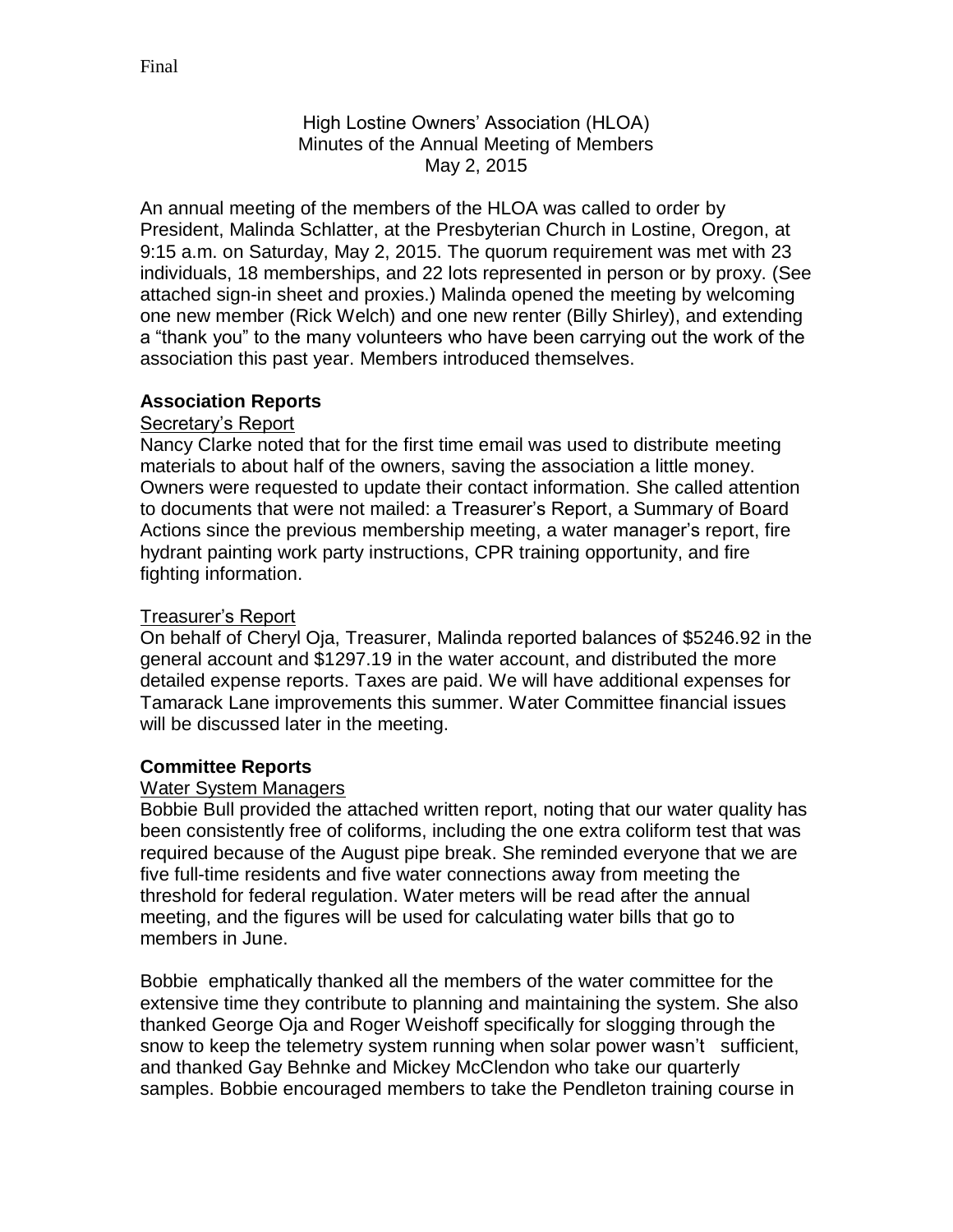small water systems. Everyone applauded Roger for finding the leak last summer, obviating the need for expensive diagnostics

### High Lostine conditions, covenants and restrictions (CC&Rs) and Bylaws Revision Committee

Nancy Clarke circulated a diagram that shows the hierarchy of documents that govern home owners associations. She also briefly recapped the history of owners' efforts to revise the original (1995) High Lostine CC&Rs. The Committee met May 1<sup>st</sup> and is continuing to evaluate the previous committee's proposed changes that were completed in 2007 but not adopted. Those proposed changes are being kept, modified, augmented or jettisoned. Many of the changes are being simplified in the CC&Rs and the content incorporated into other supplemental documents such as bylaws rules, regulations and resolutions. The expectation is that making better use of these supplemental documents will allow greater flexibility when modifications are needed again in the future.

Anyone is welcome to join the committee, which will meet in the fall with the intention of having a proposal to bring to the membership next year.

## **Website**

Fred Brockman gave an update on our web site, [www.HighLostine.com](http://www.highlostine.com/) . Documents for the annual meeting were posted on-line as were the two new water systems policies, the fee structures for water, and consolidated ACC documents. Minutes from today's annual meeting will be posted on the website following board approves in the fall. Fred reported the Lostine canyon history tour with Arnold Schaeffer and his sister Dorothy was a huge success. Video tape of the event may be available next year from the Josephy Center.

# Fire:

Our website now has more information from the Oregon Department of Forestry (ODF) regarding fire. Roughly mid-October to mid-June burn piles are allowed if you have a water hose and a shovel. Restrictions are tighter during the summer and fires are completely prohibited in late summer and early fall. Additional restrictions apply to equipment that might spark (chainsaws and mowers) and for campfires. Specific dates and status are published in the newspaper or you can call ODF at 541-886-2881 for status. Burn barrels require a permit and a visit and instruction from the ODF. Members' stories emphasized the importance taking action if you see anything unexpected during a slash burn, even in snow. Someone who is negligent can be responsible for the cost of ODF activity and the fire's impact on neighbors. Owners are encouraged to purchase (and perhaps share) a wood chipper. Owners who have participated in the ODF fuel's reductions program need to reregister that they are compliant. Bobbie will get the information and Fred will put it on our web site.

The website has had over 1800 page views in the last two months.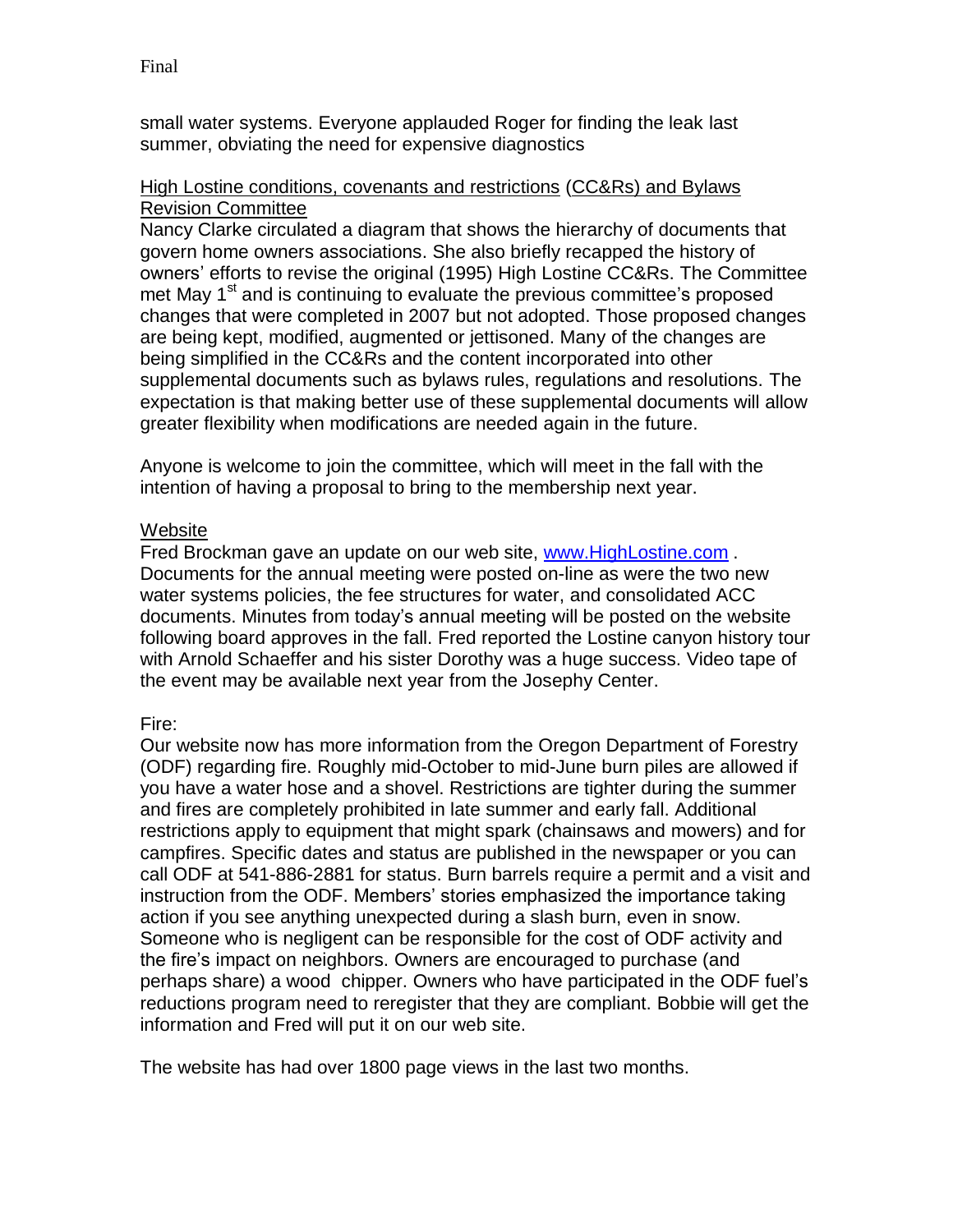## Architectural Control Committee (ACC)

Ron Polk reported that the ACC has consolidated all application and guidance documents and a single document is posted on the website. Applications are usually approved, or more information is requested, in three to four days. Four projects have been approved in the past year and three more are expected. Ron reminded owners that they need to get requests for water hook-ups submitted in time for us to acquire the meters, and that the county has permit requirements as well as the HLOA. He thanked committee members Kelly McDonald, Pete Morse, Mickey McClendon, and Sara Smith for doing a great job.

## Weed Committee

Jim Dameron reminded owners that we have a noxious weed problem in our development that requires everyone to participate in eradication. It is an issue for ranchers, farmers and the wilderness in order to avoid monocrops.The county will pay 50% of the cost if owners use a certified weed-control person. Keith Naughton will be spraying HLOA easements and properties soon after June 1<sup>st</sup> and owners will receive a reminder and contact information. Non-chemical options are also available. The Board will be providing contact information for non-compliant owners to the county weed program.

### Water System Committee (moved further down in the agenda)

### Tamarack Lane Maintenance

Malinda Schlatter reported that part of the work has been completed and the project will be finished this summer.

### **New Business**

Malinda Schlatter presented a document that lists the Board of Directors actions that have been taken since the May 3, 2014, annual membership meeting. The handout distributed at the meeting contained an error concerning water rates; a corrected version is attached to these minutes. This summary is not the official minutes, but helps to apprise members of the actions that have been taken on their behalf by the Board.

### Election to Replace Expiring Terms on the Board of Directors

Directors Malinda Schlatter and Sandy McClendon were applauded and thanked for their dedicated contribution to the association. Neither wishes to serve another term. Kelly McDonald and Devon Dreith were elected unanimously to fill three-year terms on the Board of Directors.

### Nominations for Committees/Officers from the Floor

Rick Welch volunteered to serve on the ACC. Kelly Coutant is resigning from the ACC. Dick Bull is resigning as chair of the water committee. The Board is responsible for appointing new chairs. All members are encouraged to volunteer.

### Water System Committee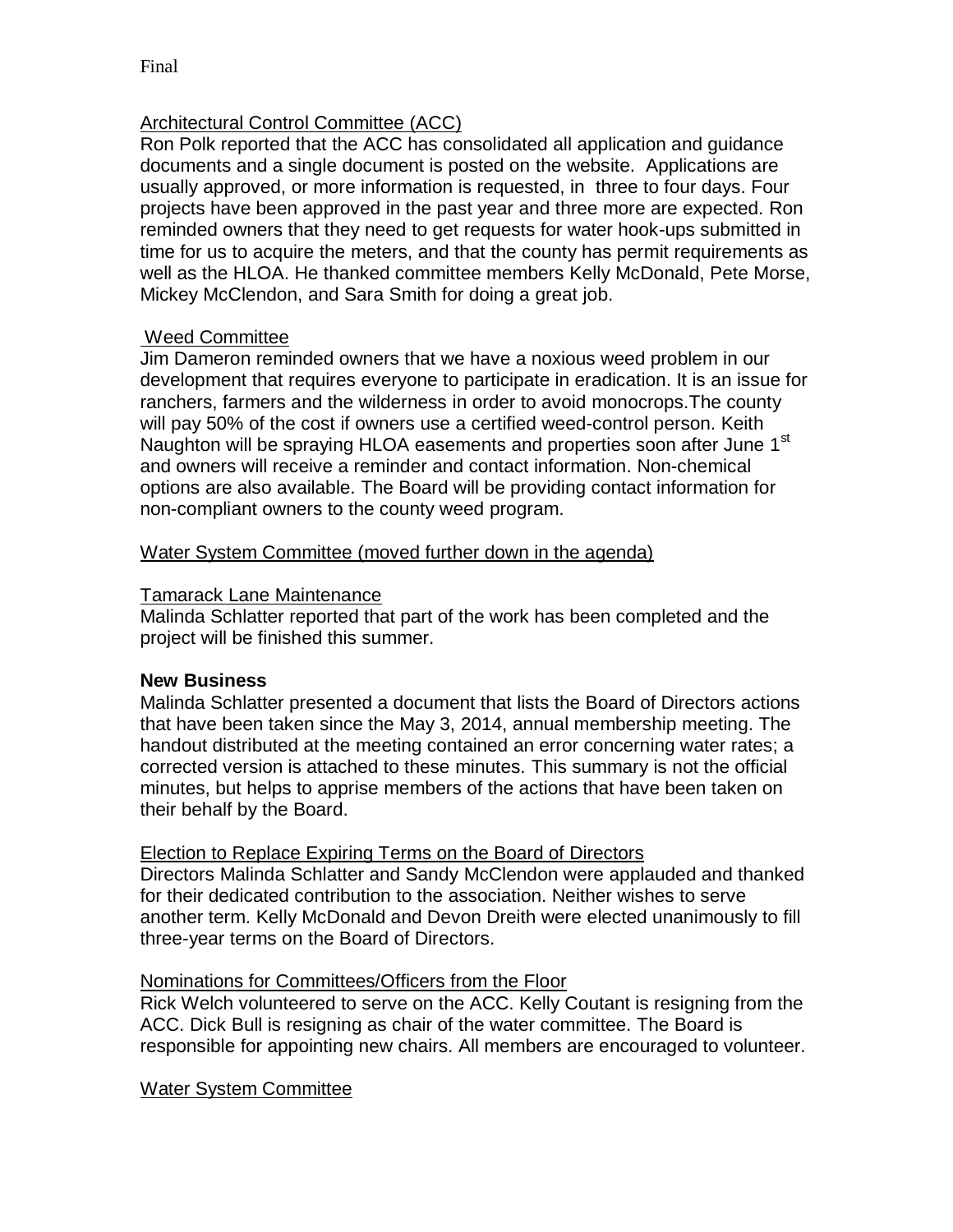The water committee was requested at the 2014 annual meeting to review the status of the water system at the 2015 meeting. To address this request, the Water Committee gave four in-depth presentations to the members.

- Regarding previous rates and the methods for rate setting, key points were (1) funds raised by assessments have been almost entirely spent on operations and unanticipated repairs. (2) Consequently, we have not succeeded in generating a reserve fund for needed long-term upgrades and maintenance of the system. (3)The latest budget attempts to address these recurring problems by adding a line item for "unanticipated repairs", a line item for reserve fund contribution and by shifting costs for installation of the improved meters to the specific owners acquiring them. (4) The 2015-2016 proposed assessment rates (consisting of a lot fee plus annual usage fee) that the committee recommended to the Board are one step above "bare bones." (5)The budget projects that we will need seven years to reach a reserve fund of \$15,000.
- Regarding capital improvements, the committee emphasized that we have an aging (35 years old), poorly designed system that will continue needing repairs. As more people build homes the system will need enhancements such as a second water tank and a second well. We may also need a continuous disinfection chamber. All of these are quite expensive. Because of aquifer challenges, the second well may need to be drilled on property adjacent to the HLOA development.
- Regarding regulation, the Committee presented the implications of meeting the threshold that requires the water system to come under federal rules. With five additional full time residents, or five more connections, HLOA will incur considerably more costs, including for a paid part-time water manager.
- Regarding emergencies, the line break in August 2014, was a wake-up call that we could be in a situation without a functioning system for weeks. The committee outlined options that might be pursued in this situation.

Members had a lively discussion of all these issues (and more!). Alternatives for setting and increasing the assessments and mechanisms for creating and protecting a reserve fund were offered. Members indicated wide support for setting more aggressive targets for funding the water system, even though this means higher assessments. The Water Committee and Board will follow-up on this sentiment.

**Action item for members**: members should let the committee know if they wish to convert to a low-lead, remote-read water meter. Advantages to the home owner are earlier detection of leaks and less peanut debris when meters are read. It will also help our volunteer meter-readers. Expect to pay about \$200 for the conversion.

# Other new business to be brought before the owners

Final